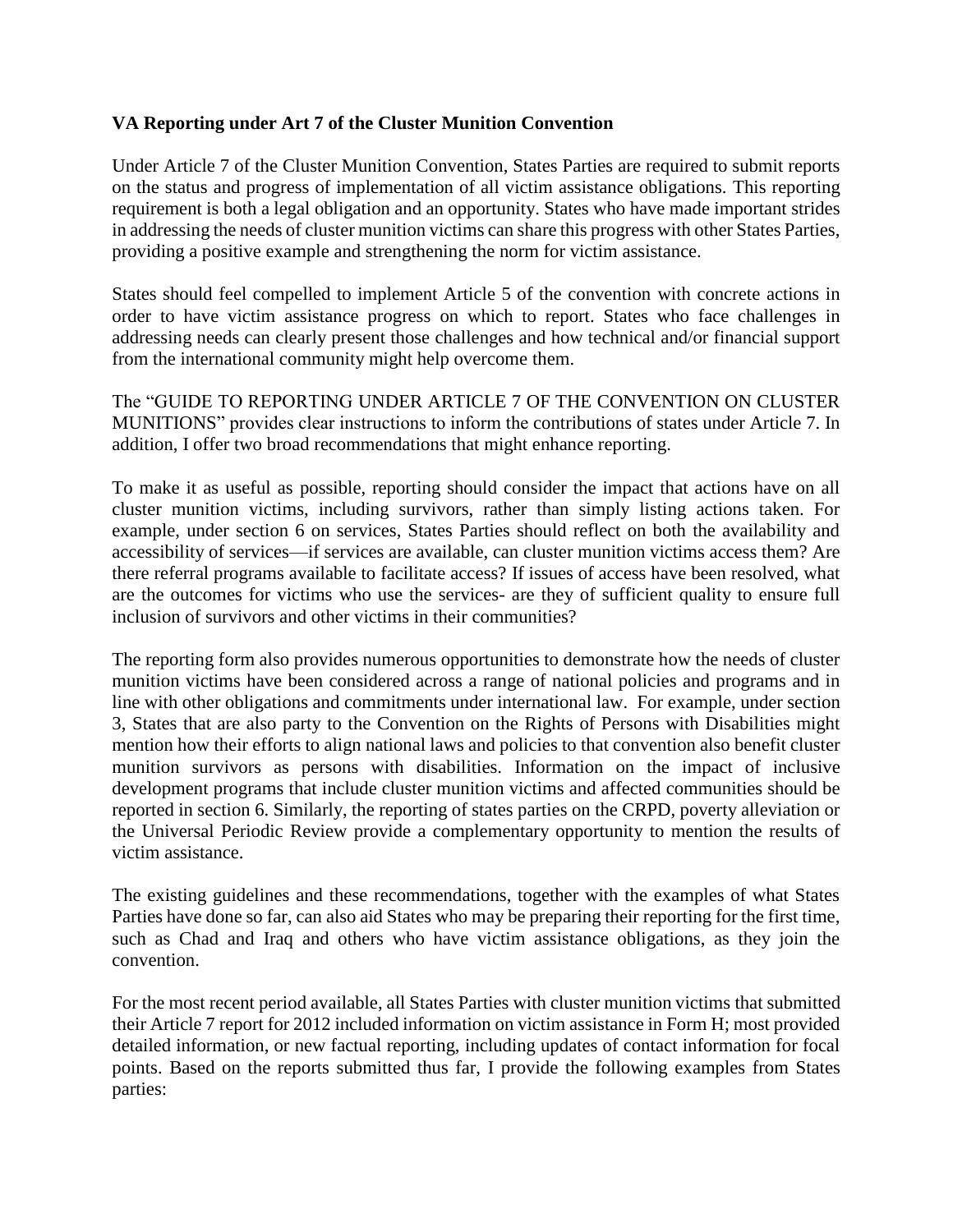**BiH,** for example, could report on the contacts for the VA focal point which it has stopped reporting. If there is any confusion among government representatives working on victim assistance, more than one focal point can be reported, as by Afghanistan and Montenegro.

**Lebanon** which presents great insightful details about activities and resources, could use the section on casualties to report actual numbers of casualties, and in future, the results of needs assessments. **Afghanistan** reports in detail on all areas of the reporting form but could better use the form to express efforts to fill the current gaps of injury surveillance, monitoring needs through the rehabilitation networks and overall needs assessment.

In other cases, states overlook some of the activities done by- or with- their NGO partners, as is seen in the otherwise very thorough reporting by **Albania**. It does not mention the work done there on raising awareness of the rights of cluster munition victims and other persons with disabilities through many popular media and public events held throughout the year.

If **Lao PDR** were to hold meetings on victim assistance activities during working group meetings, it could better report on coordination and survivor participation. Currently, since meetings focus only on data collection issues, while the reporting is focused on the outcomes of these meetings along with funding of NGO activities, the reporting misses the role of the state in implementing its obligations under the convention.

**Croatia** gives the most honest account of progress of all states. I would encourage all countries to reflect as sincerely. Yet, despite noting the gaps, Croatia has not included proposals for specific steps or actual needs for national resources or international cooperation which could help fill those gaps, such as for the work of survivor networks.

**Mozambique** has shared progress in developing its 2<sup>nd</sup> national disability plan with the participation of victims and indicated the need for both technical support and financial support to ensure the effective implementation of the plan. While Mozambique lacked detail on the types of services available, it indicated that this information could be found in its disability plan. While even greater detail could have been provided on specifically how international support could best advance the country's planning efforts, Mozambique's reporting does demonstrate an effective use of the reporting tool.

**Guinea Bissau** is yet to submit its report and **Sierra Leone** has not used form H. Even countries with few, or an unknown number of cluster munition casualties, however, can use the Form H well. For example, **Montenegro**, where there are relatively few cluster munition casualties, provided a brief but sufficient repot conveying key information about how the needs of cluster munition victims should be addressed according to the law, within existing state services. Importantly, Montenegro also provided contact information of focal points for follow up.

I hope that States use the guidelines and examples like these to make the most out of their reporting.